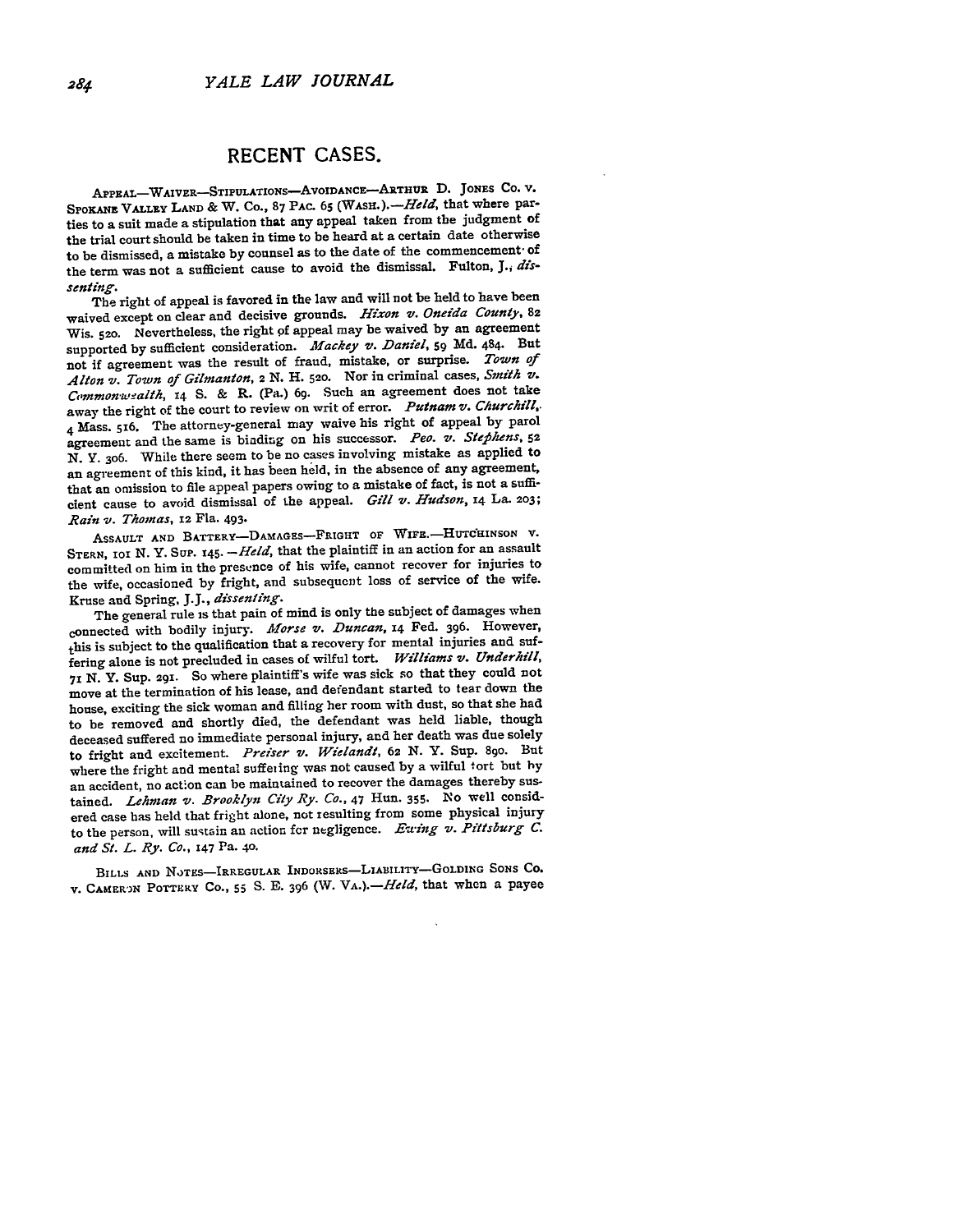This case emphasizes a divergent view on a point about which the decisions are inharmonious. The most widely prevailing view is that, under the conditions set forth, an irregular indorser is presumptively either a joint maker, *Union Bank v. Willis,* 8 Metc. (Mass.) 504; *Hamilton v. Johnston,* 82 Ill. **39,** or a guarantor, *Riggs v. Waldo,* 2 Cal. 485; *Harding v. Waters,* 74 Tenn. 324. Some jurisdictions, however, hold that where the indorsement was made to give the maker credit with the payee the irregular indorser is liable as first indorser. *Moore v. Cross, ig* **N.** Y. **227;** *Blakeslee v,. Hewett,* **76** Wis. 341. While other courts make the distinction that an irregular indorser before delivery is a joint maker, an irregular indorser after delivery a guarantor. *Thomas v. Jennings,* **13** Miss. **627;** *Powell v. Thomas,* 7 **Mo. 440.**

**C.14RtkERS -ACTION FOR** INJURY TO **PASSENGERS-NEGLIGENCE A** MATTER **OF** LAW-PITTSBURGH RY. Co. v. BLOOMER, 146 FED. **720** *(PA.)-Held,* where a motorman started a street car forward without any signal from the conductor, and a passenger alighting therefrom was injured, there being no conflict of evidence on this point, the trial judge is justified in charging the jury as a matter of law that the defendants were negligent.

It sometimes happens, when the facts are not ambiguous and there is no room for two honest and reasonable men to arrive at different conclusions, that negligence becomes a question of law for the judges to decide. *Ry. Co. v. Van Sternburg,* **17** Mich. *99; Ry. Co. v. Stout,* **17** Wall. **657.** But there is no general rule, the application of which will determine in every case, with certainty, whether the inference as to negligence, to be drawn from ascertained facts, is one of fact or of law. *Farrell v. Waterbury Horse Ry. Co,, 6o* Ct. **239.** The mere finding of all the facts **by** the court does not make negligence a question of law, for such a course would speedily put an end to all jury trials. *Williams v. Clinton,* **28 CL** 264; *Fiske v. Bleaching Co.,* **57** Ct. ixg. Nor is it true that when the court finds facts undisputed, the question of negligence is necessarily one of law. *Ry. Co. v. Van Steinburg,* **17** Mich. **99;** *Warton on Neg.* Sec. 420. But where there has been a clear breach of legal duty and special findings of fact are made **by** the court, it may hold negligence to be a conclusion of law. *Nolan v. Ry. Co.* **53** Ct. 461; *Beardsley 71. Hartfort,* **50** Ct. **529.** This is a much more simple question when the measure of duty is precisely defined by law. Then a failure to attain that standard is negligence in law. *Beach on Contrib. Neg.,* See. **x63.**

CARRIERS-DISCRIMINATION-CONSTITUTIONAL LAw-DEPRIVATION **OF** PROP-ERTY-LouISvILLE **& N.** R. **Co.** V. **CENTRAL** STOCKYARDS **CO., 97 S.** W. **778.** (Kas.),Const. Sec. **213** requires all railroads to transfer, deliver and switch empty or loaded cars coming to or going from any railroad with equal promptness and dispatch, and without discrimination, and to deliver, transfer, and transport all freight from and to any point where there is a physical connection between the tracks of such carrier and those of a connecting carrier. *Held,* that the performance of the duties imposed **by** such section did not deprive the carrier of his property without due process of law, though the performance thereof put the carrier to an increased expense and necessitated its parting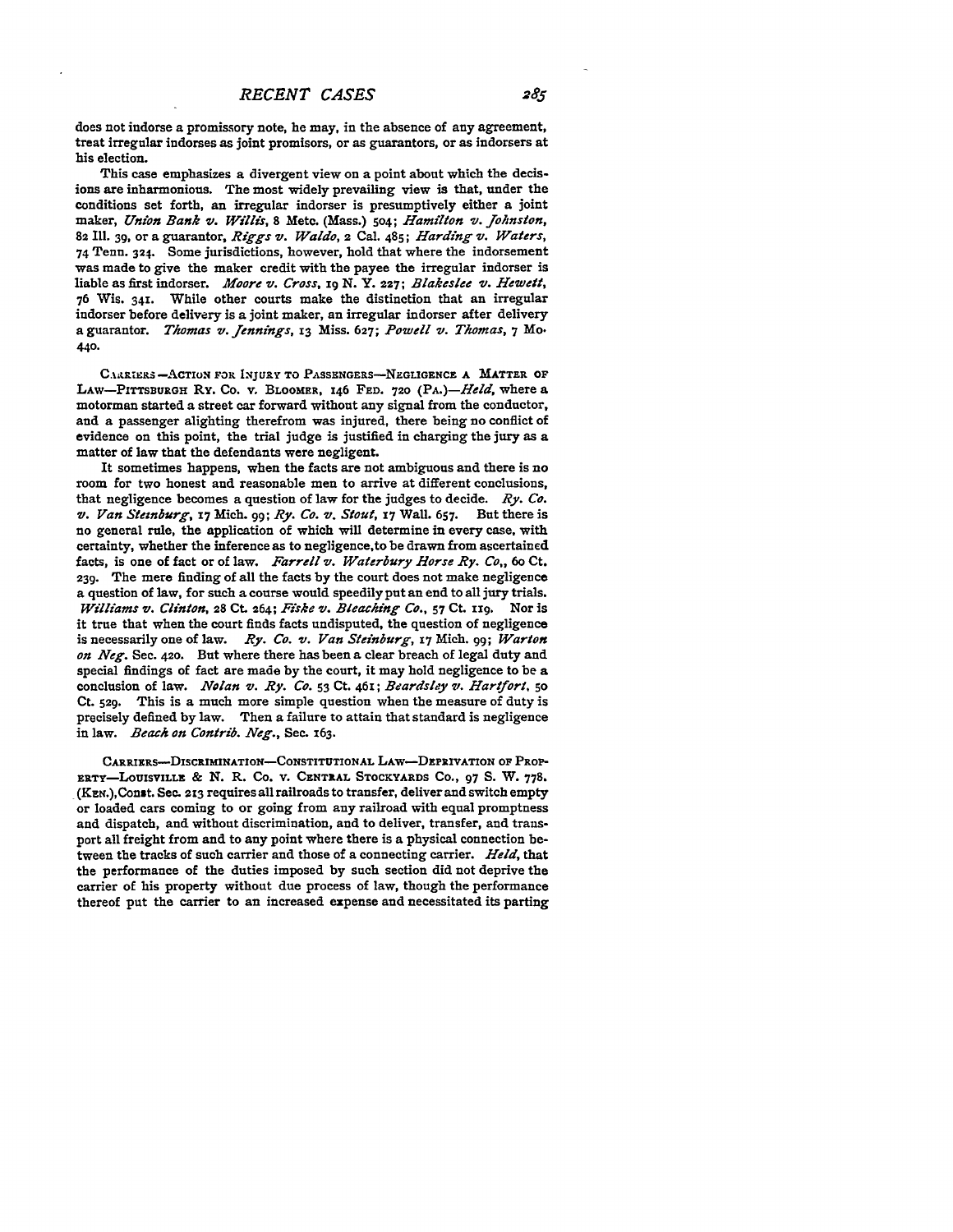with the possession and control of its cars for a reasonable time, while they were in the possession of a connecting rival carrier. Barker, **J.,** *dissenting.*

The above case is one of decided interest especially at this time on account of the great discussion in regard to the various phases of interstate commerce and its increasing importance. **A** consignor of goods, after they have passed from the bands of the R. R. Co. with which the contract of affreightment was made, into the hands of another Co., has the same right to change their destination while *in transitu,* as if the first Co., had a continuous line to the place of destination, *Penn. R. R. Co. v,. Rennock,* **51** Penn. **244;** 4 Kan, **378.** *Contra, Childs v. Digby,* **24** Penn. **St., 23.** But the contention of the dissenting judge is that there is a taking of private property without the owner's consent and for the private use of another which is not due process of the law and therefore a violation of the i4th Art. of the Constitution of the **U. S.** and he quotes the famous case of *Loan Association v. Topeka,* **20** Wall, **(U. S.) 655** to substantiate this proposition. However the greater weight of authority follows the majority opinion of the judges in this case.

CARRIERS-WHO **ARE PASSENGERs-FIT MAURICE** v. **N.** Y. **N.** H. **&** H. R. **R" CO., 78 NORTHEASTERN 418** (MASS). In this case the person injured as the result of a collision had obtained a ticket **by** presenting to the agent a forged certificate that she was under eighteen, and a pupil in a certain school, the railroad having contracted to convey pupils at reduced rates. *Held,* that the carriage of the person was brought about **by** fraud and that she was not a passenger. See Comment *ante.*

**CHARITABLE INSTITUTIONS-INJUEIZS TO** SERVANTS-HEWETT V. **WOMAN'S HOSPITAL AID** Ass., 64 **ATL. 190 (N.** *H.)-Held,* that a hospital conducted as a charity is liable for the negligence of its manager in failing to notify a nurse of the contagious nature of a case assigned to her. The court points out that the hospital is incorporated under a general charter, and that although it has no capital stock and made no division of profits, and all its property was devoted to charitable uses, it is liable, and cites a number of English and American cases. The court also rejected the contention that as the plaintiff was an apprentice learning a trade, she was not a servant, and that the corporation was therefore relieved of its ordinary duty to her in that capacity.

CONSPIRAcY-RIGHT To **EXCLUDE PERSON FROM THEATRES-PEOPLE EX REL.** BURNHAM v. **FLYNN-IO0 NEW** YORK **SuPP. 3r.** The defendants conspired to prevent the plaintiff from exercising a lawful trade or calling. Because of various criticisms made of the plays given at the various theatres, the defendants had given instructions that the critic should not be admitted, and he had been forcibly prevented from entering after purchasing a ticket. *Held,* that the conducting of a theatre is a private enterprise, and that, in the absence of Statutary regulation, the proprietor has the right to say who shall enter. Under this doctrine the court states that the agreement to exclude the critic was not an unlawful one, and that **if** his presence was distasteful as injurious to their business the proprietors had the lawful right to agree to exclude him.

**CORPORATIONS-CORPORATE** EXISTENCE-COMMONWEALTH **Ex.** REL. **ATTORNEY GENERAL** V. MONONGAHELA **BRIDGE** Co., 64 **ATLANTIC 909** (PA.) The city of Pittsburg bought all the shares of the capital stock of the stockholders of a bridge company. *Held,* that all the shares of a corporation are held by one person does not effect the existence of the corporation.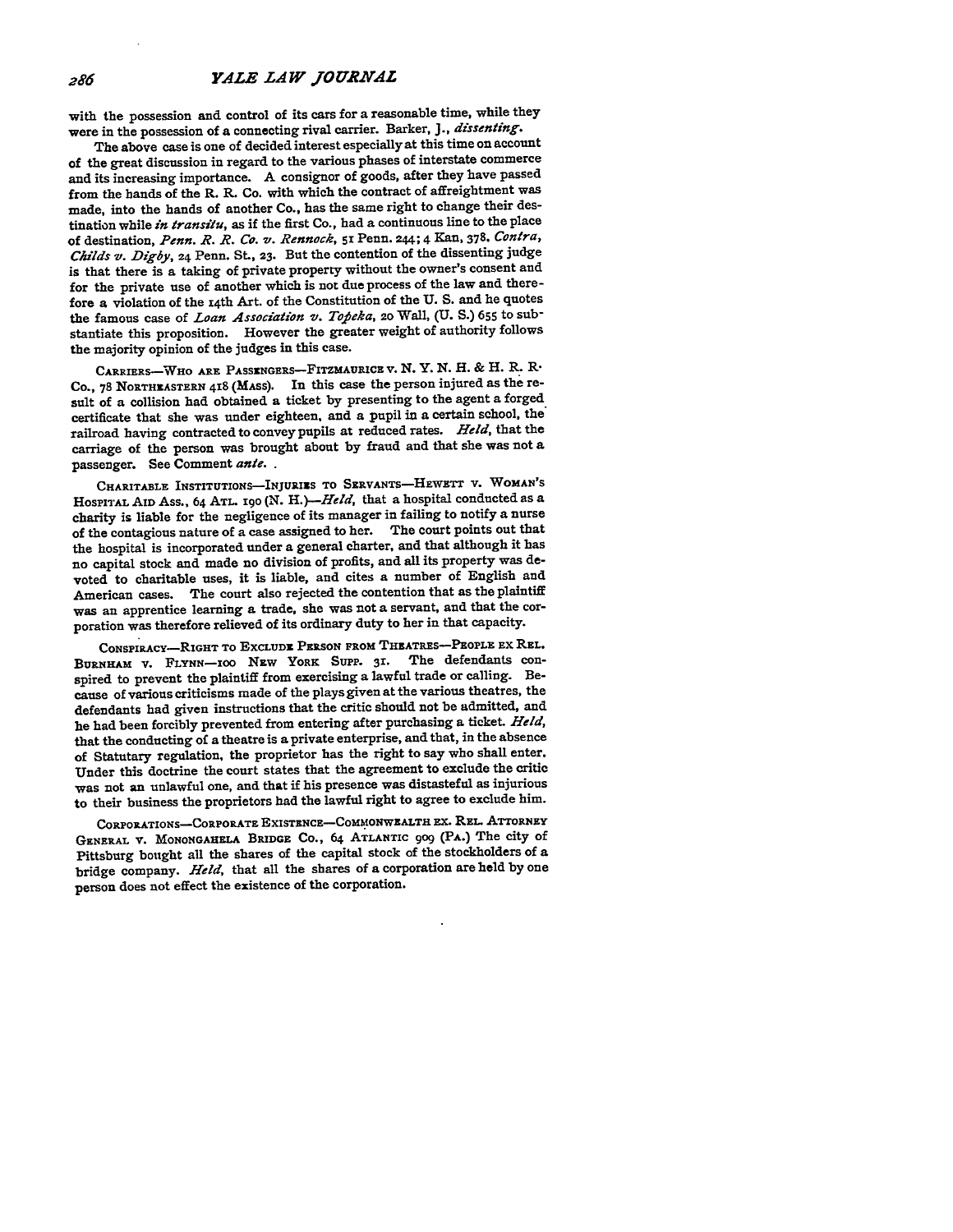A corporation, other than a joint-stock corporation, may be dissolved **by** the death of all its members or the withdrawal of all its members, or of such a number of its members that too few remain, under the constitution of the corporation, to continue the succession and file vacancies, *Blackwell ,. State,* 36 Ark. 178; *PIdli4s v. Wickham, x* Paige **59o (N. Y.)** But it is not dissolved **by** the fact that all the shares of its capital stock have come into the hands of a single stockholder, or of a less number of stockholders than were required **by** the statute in the formation of the corporation. *In re Belton,* 47 La. Ann. *16r4; Louisville Banking Co. v. Eisenman,* 94Ky. **83.** Although under such circumstances, corporate action may be suspended, *Swift v. Smith,* **65 Md. 428,** and a surrender of a charter **by** a corporation may be presumed from a neglect, for a long time, to choose corporators, *State v. Trustees of Vincennes University,* **5** Ind. **77.** A corporation composed of many stock-holders may be dissolved **by** an individual obtaining possession of all the stock, *In re. Bellona Co.,* 3 Bland **442 (Md.)** This last decision was rendered in 1831, and then represented a minority rule, but the general tendency since has been to reject it and now it is doubtful if there is any minority rule on this subject. *Bridge Co. v. Traction Co.,* r96 Pa. **25;** *.4Morawetz on Private Corhorations,* 1009, 10 *Cyc.* 1277. It makes no difference in principlewhether the sole owner of the stock of a corporation is a man or another corporation, *Exchange Bank v. Construction Co.* **97** Ga. 1-6.

**CRIMINAL LAW-DEATH SENTENCE FOR LIFE CONvIcT-BRowN v. STATE, 95** Sourn WESTERN 1039. (TEX.)-Held, that although one is serving a life sentence for murder, such previous conviction does not constitute a bar to a second prosecution for murder, which may result in conviction and a death sentence may be put into effect immediately.

CRIMINAL LAW-LARCENY-STEALING GAS.-WOODS V. PEOPLE, 78 NORTH-**EASTERN, 607** *(ILL.)-Held.* that the occupant of a building who removes the meters and substitutes rubber hose connections, is guilty of grand larceny as feloniously taking the personal goods of another. The defendant's plan was to remove the meter as soon as the gas inspector had read it, and connect the pipes **by** means of rubber hose, this connection being left in place until near the time for the reappearance of the gas man, when it was removed and the meters replaced. It was also held in this case that in ascertaining whether the value of the gas taken was sufficient to make the offense grand larceny, the value of the gas consumed upon a number of consecutive days should be added together, and that the gas taken on each separate day did not constitute a separate offense. It was further held that in ascertaining the value, the jury should be guided **by** the selling price and not **by** the cost price of the gas.

**DEAD BODIES--MUTILATION-DAMAGES-MENTAL ANGUISH.-LONG ET AL.** V. **CHICAGO,** R. **I. &** P. R. R Co., 86 **PAC. 289** *(OrL.)-Held,* that the parents of a deceased child are not entitled to damages for mental pain caused **by** the mutilation of the dead body of the child.

*Cooley,* in his work on torts, **p.** 280, says: *".* the owner of the lot in which the body was deposited might maintain trespass *quare clausum* for its disinterment and recover substantial damages, in awarding which the injury to the feelings would be taken into consideration." It logically follows that a court that would allow damages for mental anguish caused **by** mutilation after burial would also allow the same damages for mutilation before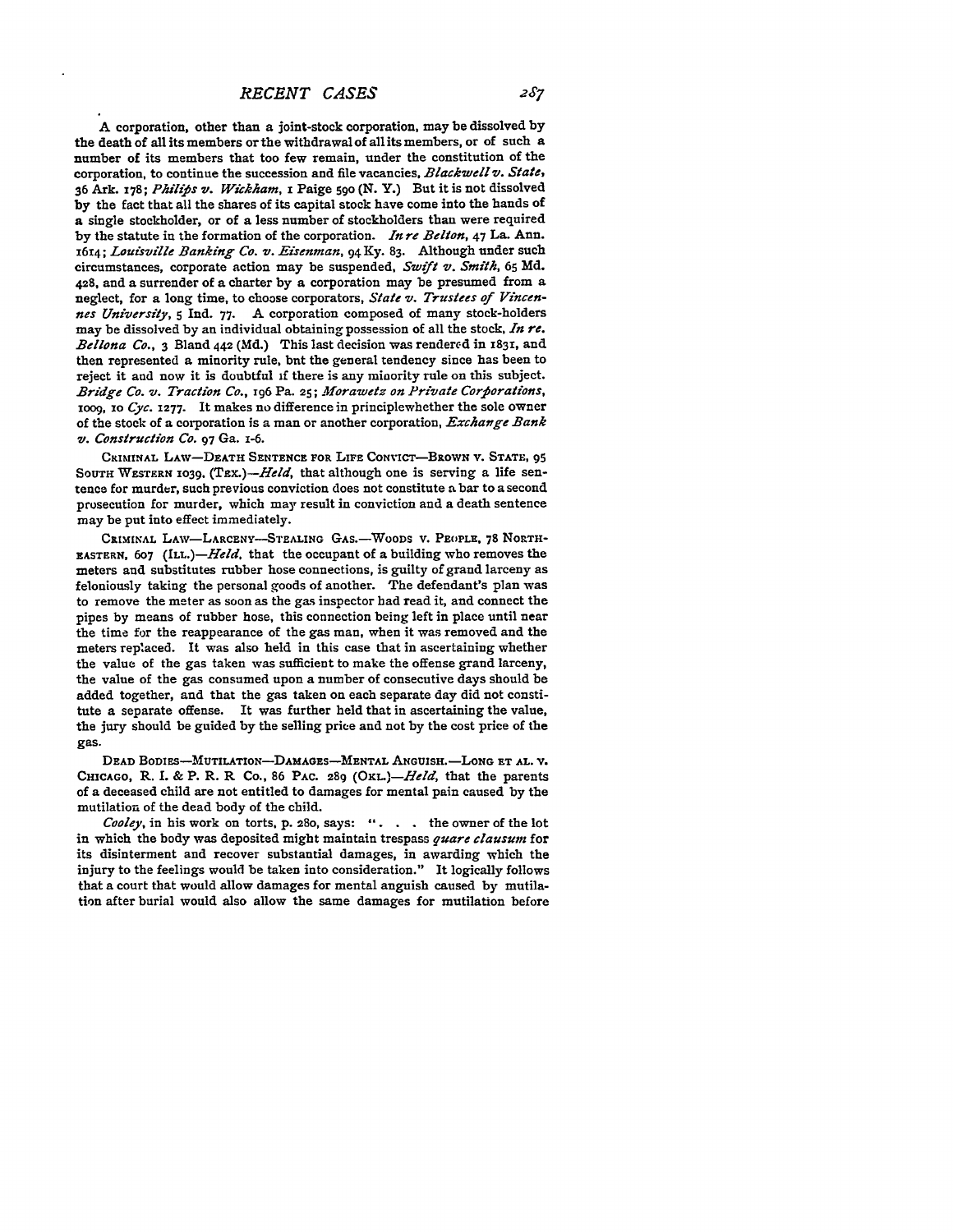burial. And in accordance to this principle it was held in *Renheim v*. *Wright, 25* **N. E. 822** (Ind.), decided in i8go, in a case parallel to the present one, that mental anguish should be considered in awarding damages. Also *Wadsworth v. Telegrafih Co.,* **86** Tenn. **695,** where there was no pecuniary loss but only mental pain. Damages for mental anguish have been grant d **by** the current weight of authorities. *Bessemer Land and Imp. Co. v. Jenkins,* **iix** Ala. I35; *Am. &- Eng. Ency. of Law,* Vol. **8, p.** 54 (2nd edition); *Koerber v. Pateh. 102* **N.** W. 4 o (Wis.); *Thurfield v. Mountain View Cemetery,* **12 Vt. 76.** That a corpse is pers-mal property is held in *Bogart v. City of Indianapolis,* **13** Ind. **135.** Also a very strong case in favor of damages for mental pain is *Larson v. Chase, So* **N.** W. **238.**

**EMINENT DOMAIN-RIGHT OF WAY THROUGH CEMETERY.** R. R Co. v. **FOREST HILL CEMETERY CO.,** 94 **SouT171WESTERN 69 (TENN.)** *-Held,* that "the wheels of commerce must stop at the grave." It was sought to have a right of way for the railroad condemned through a portion of the cemetery which had not as yet been used for burial purposes, for the reason that other available rights of **way** would be more difficult and more expensive to prepare.

**HUSBAND AND WIFE-POwER TO CONTRACT.-MATTHEWSON** V. **MATTHEV-SON, 79 CONN. 23. An** action **by** a wife against her husband to recover **the.** amount of a promissory note given to her. - Held, the right to make a contract carries with it a right to sue for its violation.

A contract between husband and wife is valid and an action for breach will lie, *George v. High, 85* **N. C.. g.** Husband may lawfully borrow money from his wife and thereby become her debtor, *Rowland v. Plummer,* **50** Ala. **182.** Where a husband borrowed money from his wife and gave his note, declaring it belonged to her separate estate, his estate is liable. *Brjyants Adm'rs v. Bryant,* **66 Ky. (3** Bush.) **I55.** Also the husband's note is valid. Logan v. Hall, 19 Ia. 491. The husband's estate is liable for loans from the wife, *Whitford v. Daggett,* 84 Ill. **144;** *Johnston's Adm'rs v. Johnston, <sup>i</sup>* Grant's Cases, **468** (Penn.). It has been held that when a wife loaned money to her husband and he used it to pay off mortgages on property owned **by** both, that the wife could recover from his estate. *Greiner v. Greiner,* **<sup>35</sup> N. J. Eq. (8** Stew.) **i34.** The husband's parol promise to repay a loan to the wife will be enforced in equity, *Schaffner v. Renter,* **39** Barb. **(N.** Y.) **44;** and though there be no formal agreement or promise to repay, it was held to be a loan. *McNally v. Weld,* **30** Minn. **2o9.** No express promise to pay is needed, it will be implied. *Steadman v. Wilbur,* **7** R. **I. 481.** It has been held where money is loaned by the wife to the husband an action cannot be maintained in law or in equity against his person or estate. *ward v. Sfiurr,* **141** Mass. 283. A woman cannot contract with or sue her husband. *Fowle v. Torrey,* **135** Mass. **87.**

MASTER **AND SERVANT-INJURIES TO SERvANT-AssUMPTION OF** RISK-SWARTS V. R. M. WILSON MFG. Co., 100 N. Y. Supp. 1051.-*Held*, that where an experienced servant complained on Monday of the manner in which the machine he tended was operated, and the master promised to remedy the matter on the following Saturday, and he was injured in the meantime owing to the condition complained of, he did not assume the risk. Nash and Williams, JJ., *dissenting.*

Cases on this point are in conflict. As a general rule if a servant continues in the service of his employer after he has knowledge of any unsuitable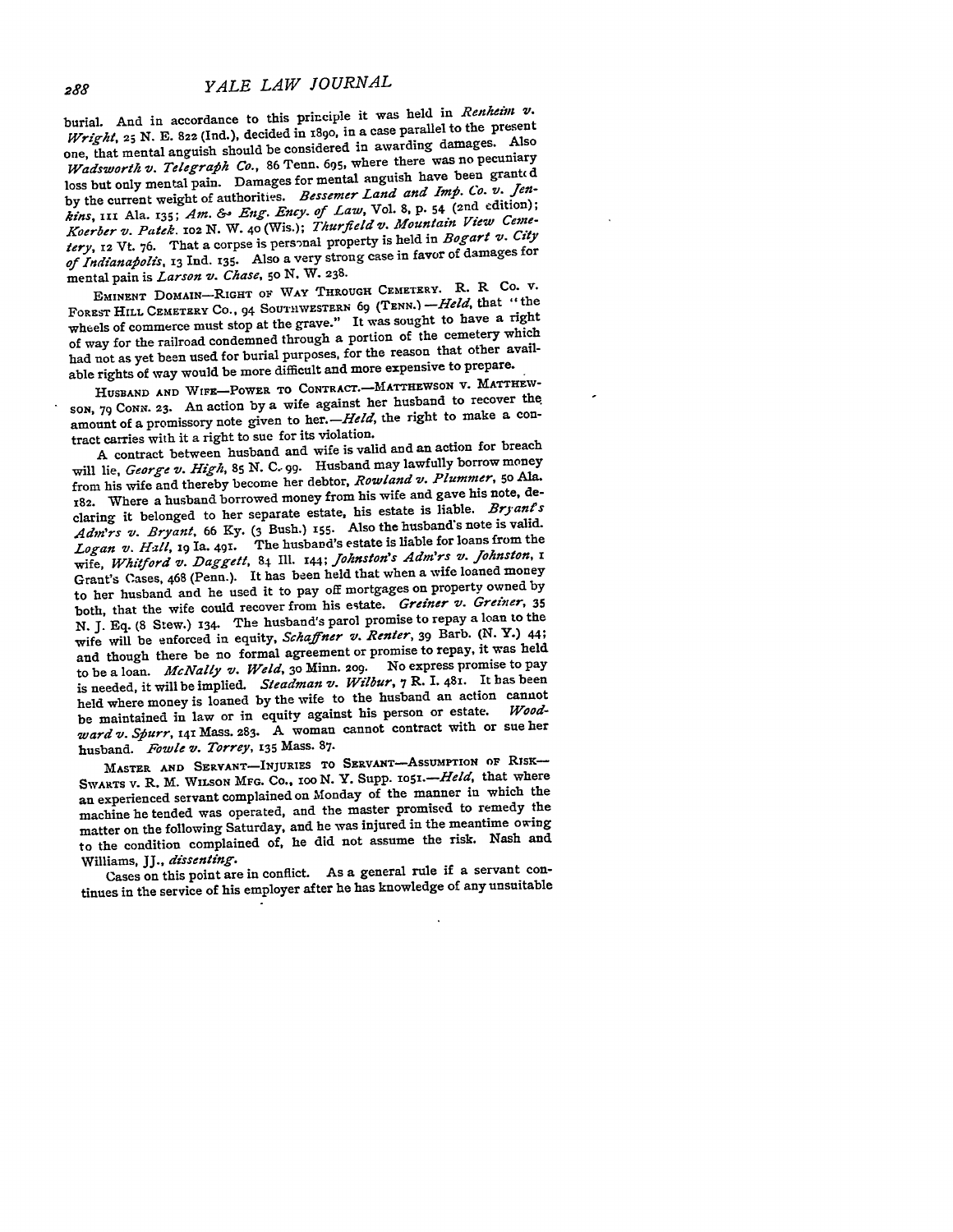appliances in connection with which he is required to labor, and it appears that he fully comprehends and appreciates the nature and extent of the danger, he will be deemed to have assumed all risks incident to the service under such circumstances. *Conley v. American Express Co.*, 87 Me. 352; *Marsh v. Chickering, iox* **N. Y. 396.** *Meador v. Lake Shore and Mich. South. Ry. Co.* **138** Indiana **290,** holds that where an employe, whose duties require him to use a ladder, discovers that the ladder is defective and dangerous, and notifies the master, who promises to furnish another, but before doing so the employee, in using the defective ladder is injured, the master is not liable, although the service in which the ladder was used was of a kind which could not be postponed. **A** workman is under no obligation to continue working in a dangerous place of employment. If he does so, with every opportunity to know the danger he cannot excuse his own want of care in failing to notice and guard against it, **by** alleging that his employer promised to do this and had failed to observe his promise. *Reese v. Clark,* 146 Pa. 465. *Snowberg v. Nelson---Sfencer Pafier Company,* 43 Minn. **532,** holds, however, like the case in point, that the alleged promise of the defendant to remedy the defects and his request to plaintiff to continue using the machinery until he should remedy it. brings the case within **the** recognized exception to he general rule that a servant who uses defective machinery, knowing of the defects, and the consequent danger, does so at his own risk. *St. Clair Nail Co. v. Smith,* 43 **Ill. App. Io5,** and *T. & N. 0. Ry. Co. v. Bingle, 9* Texas Civil **App. 322** are also in point.

MUNICIPAL CORPORATIONS-EMPLOYERS-CMPENSATION-MAY V. **CITY OF** CHICAGO-78 **N. E.** RaP. 912 (ILL.) **A** regular employe in the Collector's office did extra work for which he was promised extra compensation **by** the Collector. *Held,* that he was not entitled to it.

Employes in a city department are not entitled to extra compensation even though detailed and requested **by** the head officer of such department. *Bruns v. City of New York,* **6** Daly **(N.** Y.) **156;** *Merzback v'. City oJ New York,* **30 N.** Y. Supp. **908. By** the doing of extra work in making a digest of the laws, an attorney for the city cannot recover extra compensation. *Hays v. City of Oil City,* **Ivi Atl. 63;** or other extra work. *People v. Sufervisors, i* Hill *(N.* **Y.)** 362. When a Solicitor does extra professional work he does acquire the right to additional compensation, *City of Baltimore v. Ritchie, 51* **Md. 233,** the same being held when a health officer performed extra duties, *Wendell v. City of Brooklyn,* 29 Barb **(N.** Y.) **204;** and also in the case of a city treasurer for extra work, *City of Covington V. Maybury, 9* Bush **(Ky.) 304. A** person accepting a public office at a fixed salary cannot claim additional compensation for extra work even though promised **by** a committee. *Evans v. City of Trenton,* 4 Zab **(24 N. J.** L.) 764. It has been held, however, that when a clerk does extra work, the additional sum so earned, is treated as an increase in salary which is allowed, providing the head officer of the department keeps his expenses within the limits of the appropriation. *P.o~le 2'. Corwin* **29 N.** Y. Supp. **1077.** Where duties are foreign to those for which he was employed he can recover for such extra work. *City of Detroit v. Redjfeld,* **<sup>i</sup> <sup>9</sup>**Mich. **376.**

NEGLIGENCE-DANGEROUS MACHINERY-CARE REQUIRED-PLACES ATTRAC-TIVE **TO** CHILDREN. MCALLISTER V. **SEATTLE** BREWING **AND MALTING** CO., 87 PAC. 68 (WASH.) *Held,* that where dangerous machinery of a character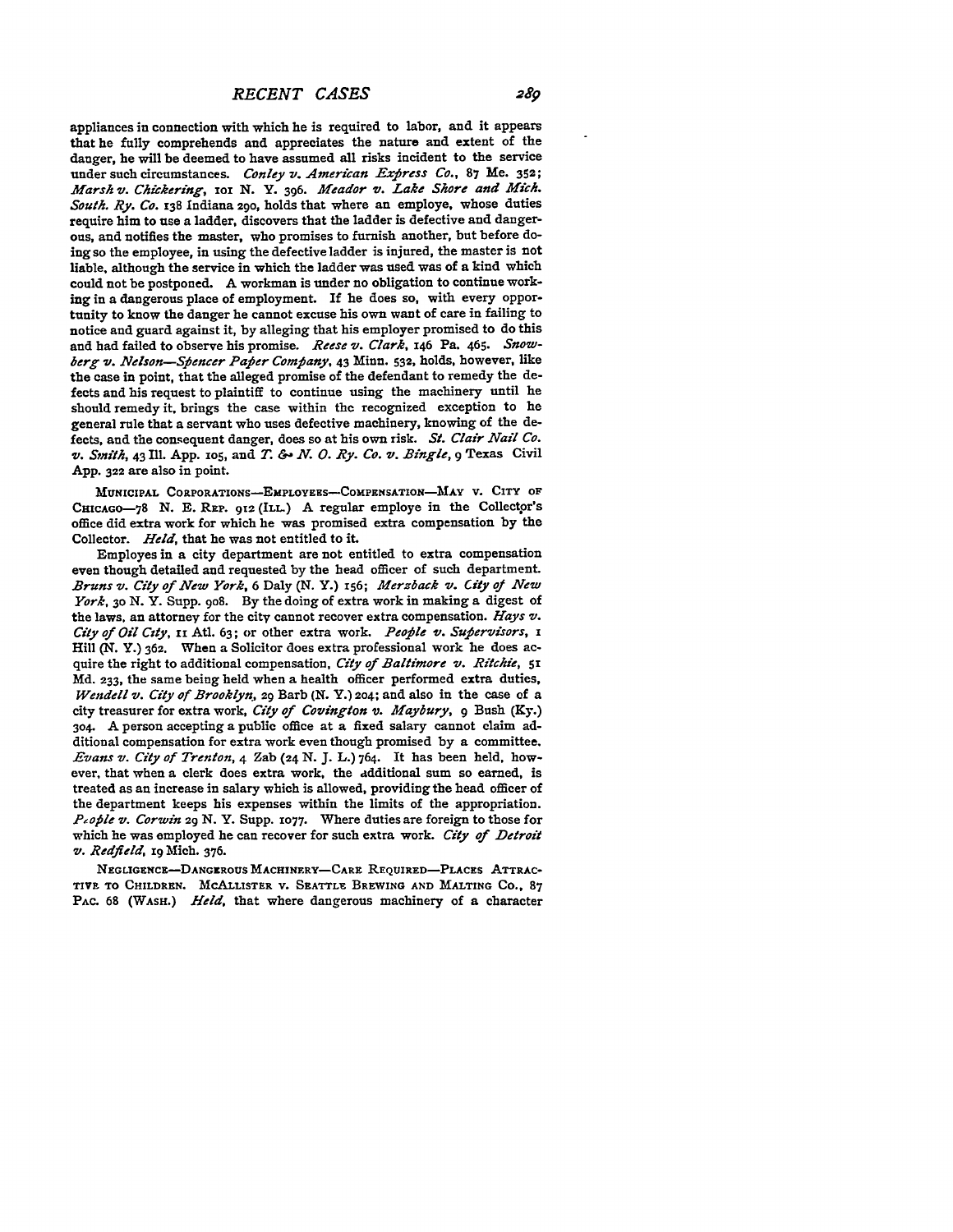likely to excite the curiosity of children, is left unguarded in an exposed place, where children are liable to be, though on the premises of the owner, and **<sup>a</sup>** child attracted to it is injured, the owner is liable.

Although a railroad company is not bound to the same degree of care in regard to mere strangers, who are on its premises, that it owes to others, yet it is not exempt from liability to such strangers for injuries arising from its negligence. *R. R. Co. v.* Stout, **I7** Wall. **657.** The cases following the above seem to be of two classes; the first, being based on the proposition that whenever a dangerous machine, attractive to children, and where they are wont to play, is left unguarded it is the duty of the railroad to keep it in a safe condition. *R. R. Co. v. Stout, supra. R. R. v. Bailey*, **x** Neb. 333. The second class is based on the theory of constructive invitation, i. e., if one is allured or attracted cn to the premises, he is not a trespasser, and leaving an unguarded, attractive machine is such. *KIefe v. Milwaukee &- St. Paul Ry. Co.,* <sup>21</sup> Minn, **207.** The fact that a child is a trespasser willnot necessarily preclude him from a recovery against a party guilty of negligence. *Birge v. Gardner,* **17 Conn. 507.** Some States, however, contrary to the general rule, hold that he cannot recover. *Daniells v. R. R.,* 154 Mass. 349; *Frost v'. R. R., 64* **N.** H. **220.**

PARENT AND CHILD-CUSTODY OF CHILD.-WORKMAN V. WATTS, 54 SOUTH-**EASTERN** REP. 775 **(S. C.)** Parents of a child placed her in the custody of her grandparents in her infancy and she was supported and educated **by** them till nearly fourteen years of age; at which time the parents sought possession of the child, who expressed under oath a desire to remain with her grandparents. There was no unfitness of either party shown. *Held,* that she would be allowed to remain with the grandparents.

We meet the old common law rule which gives the custody of the children to the father as against the mother and especially as against third persons, *Johnson v. Terry,* 34 Conn. **395.** Unless it is of tender years, and its parents are separated. *Gray vi. Field,* **19** W'k'l'y. Law Bul. **121.** Yet the father may deprive himself of this right **by** ill-fitness or voluntary transfer of his right of custody, *Bently v. Terry,* **59** Ga. 555; but this transfer is invalid if the child is over fourteen years of age and it was done without the child's consent. *State v. Smith, 6* Me. 462. There is a difference of opinion among the States as to the legal possibility of the transfer of the custody. As to this, the minority rule has been gradually disappearing. Some of those States have held that in such a transfer, there is a lack of mutuality and such an agreement is voidable as a delegation of powers. *Foulke v,. Peofile,* 4 **Colo. App.** 5i9, *Ward v,. Peofile,* **3** Hill **395.** But those jurisdictions, which allow the transfer **by** the parents, hold it is not revocable unless some sufficient legal reason is shown. *Janes v. Cleghorn,* 54 Ga. **9;** *State v. Barney,* **14** R. **I. 62.** Thisview has been developed farther and **by** the great weight of authority the Court will not restore the child unless it is for the benefit of the child, *People v. Lohman*, 17 Abb. Prac. 395. In such a case, the wish of the child is almost controlling, unless under tender age **for** then the welfare of the child must not be placed in jeopardy **by** the exercise of an immature judgment, *Curtis v. Curtis,* **71** Mass. **535.**

PRINCIPAL AND AGENT-EXISTENCE OF AGENCY.-EAGLE IRON Co. v. BAUGH, **41 SOUTH. REP.** 6b3. *(ALA.)-Held,* that the authority of an agent cannot be established **by** the declarations of the alleged agent.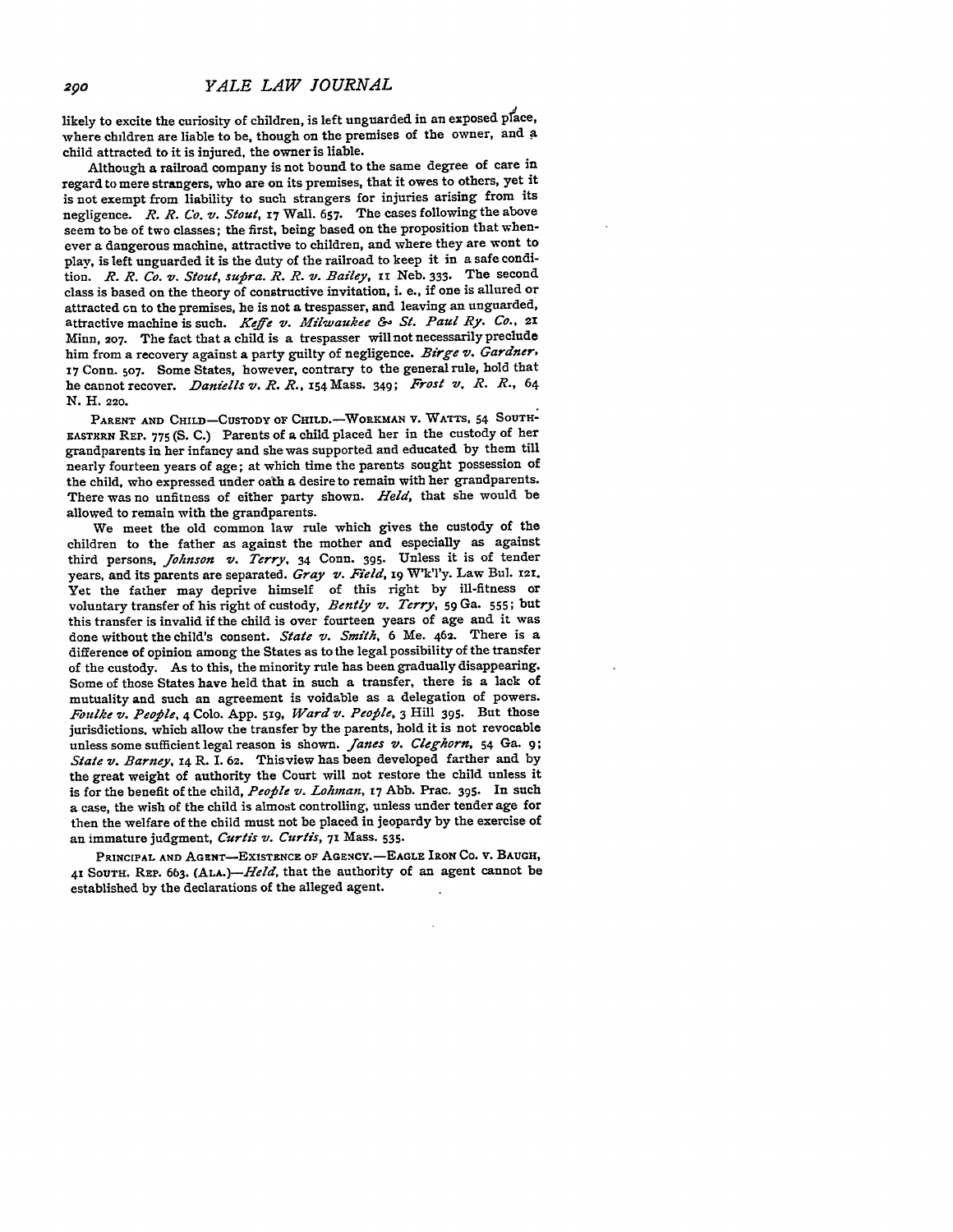The fact of the agency or the nature and extent of the authority cannot be established by the agent's own declarations. *Whiting v. Lake,* **91** Pa. 349; nor **by** his correspondence. *Hill v. Helton, 8o* Ala. 528; and this rule is just as inflexible in not allowing it proved **by** his affidavit, *Bowen v. Powell, x* Lans. **I.** This is far from saying that an agent is an incompetent witness to prove the fact of the agency or authority. Where parol evidence, as to the existence of the agency or extent of the authority, is admissible at all, the agent is as competent a witness as any other person to testify under oath to facts within his knowledge touching the agency, *Rice v. Gore,* **22** Pick. i58; *Indianafiolis Chair Mfg. Co. v. Swift,* **132** Ind. **197.** Even the old rule of evidence, which excluded the testimony of a party in interest, made an exception in favor of the evidence of an agent produced to prove the fact of the agency, *I Greenleaf Evid.* 416; *Thayer v. Meeker, 86* **Ill.** 470. And this applies equally when a husband is the agent of his wife or a wife of her husband, *Roberts v. N. W. Nat. Ins. Co.,* **90** Wis. **21o.** But **if** the authority be conferred in writing, parol evidence of any kind is generally inadmissible. *Neal v. Patten,* **40** Ga. **363;** unless it be where the question of authority is only incidentally involved, *Columbia Bridge Co. v. Geisse,* **38 N. J.** Law **39.**

**RAILROADS-REGULATIONS-STOPPING FAST MAIL-INTRSTATE COMMERCE** RAILROAD COMMISSIONERS **V,** ATLANTIC **LINE** Ry. Co., **54 S. E. 224 (S. C.).-** Where accommodations furnished citizens of the state **by** an interstate railroad are inadequate, *held,* a writ of mandamus compelling the company to stop two fast mails or else furnish other equal facilities, is not an unreasonable burden on interstate commerce.

Congress alone has the power to regulate interstate commerce, Const., Art. I, Section **8,** and when state legislation is in its essence and of necessity a regulation of interstate commerce, it is an encroachment upon the power of Congress over the subject, and is therefore void. *Cooleys Princifiles of Const. Law,* page 7r. However, this must be distinguished from mere local aids for its improvement. *County Mobile v. Kimball,* **102 U. S.** 691, **702.** For, while a statute interfering with the mails of the **U. S.** has been considered not within reasonable police regulation and void; *Ill. Cen. R. R. v. Ill.,* <sup>163</sup>**U. S.** 142; yet a statute directing that passenger cars should **be** heated **by** stoves has been held to be a proper police regulation. *N. Y., N. H. and H. R. R. v. N. Y.,* **x65 U. S. 628.** And, although state regulations, if local in their nature and adapted to the locality, will not be considered void, *Cooley on Const. Law,* page **71,** yet a state may not, under the cover of exerting its police powers. substantially prohibit or burden interstate or foreign commerce. *Ry. Co. v. Husen*, 95 U. S. 465. So while the cases seem to hold that local regulations are reasonable as long as they do not directly interfere with interstate commerce; whether the stopping of mail trains is such a regulation seems to be a matter of doubt.

**REAL PROPERTY-TITLES BY PosSEssION-RIGHTS OF SQUATTERS.-LINK** V. **BLAND, 95 SOUTHWESTERN 1iio** *(TEx.).-Held,* that a squatter **may** secure title to land after ten years' possession in spite of the fact that he took possession of the land without any claim of right and with the intention of holding the land if possible against all other claims. In this case the land belonged to a railroad company, and the claimant is given title to a quarter section which he cultivated and used as his homestead. The decision conforms to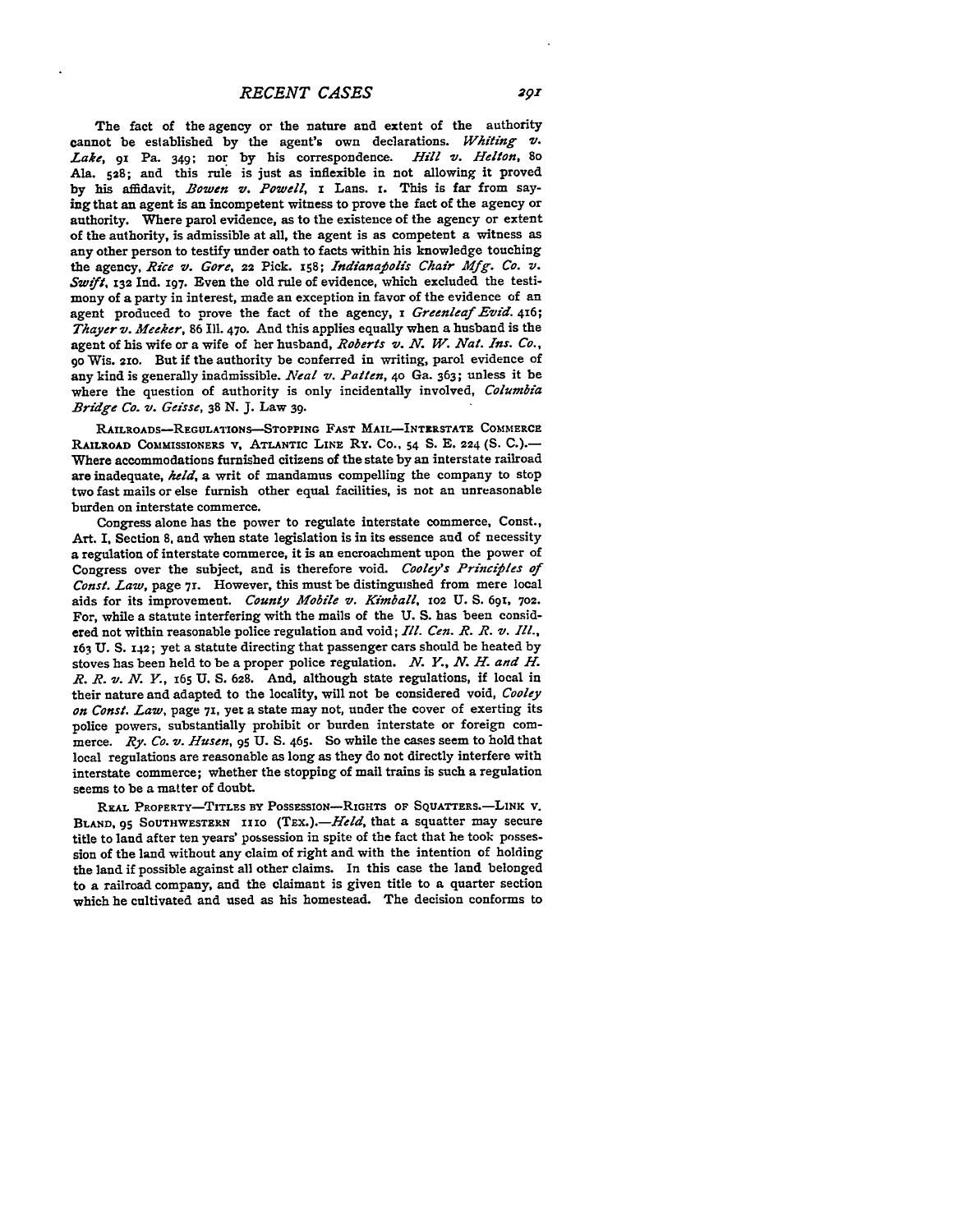previous decisions of the Texas court, and is made in spite of the statutory definition that adverse possession must be an actual and visible appropriation of the land, commenced and continued under a claim of right inconsistent with and hostile to the claim of another.

RESTRAINT **OF** TRADE-CONTRACT **TO SECURE** TRAFFIC-VALIDITY.-DELA-WARE, L. **&** W. R. Co. v. KUTrZR, **147 FED. 5<sup>r</sup> .** Defendant railroad company entered into a contract with plaintiff to build up, develop, and conduct the business of the transportation of milk on its lines of road. Plaintiff was to have full charge of such business and was to receive as a compensation a percentage of the freights earned thereon. *Held,* that such a contract was not void as being in restraint of trade nor contrary to the anti-trust act to protect trade and commerce against unlawful restraint and monopolies.

The contracts prohibited **by** the anti-trust act **of July 2,** 189o, are simply those void under common law. *U. S. v. Trans-Missouri Freight Asso.,* **<sup>58</sup>** Fed. **58.** And at the present day the mere fact that a contract to some degree restricts trade is not sufficient to avoid it. *Central Shade Co. v. Cushman,* **143** Mass. **353;** *Hubbard v. Miller,* **27** Mich. **I5.** In order to be illegal such contracts must involve an appreciable diminution of the number of the persons engaged in the trade or of the supply furnished. *Fowle v, Park,* **131 U. S. 88;** *Diamond Match Co. v. Roeber,* xo6 N.Y. 473. So that each particular case must rest upon its merits and all the surrounding circumstances must be considered in determining whether a contract will operate as a restraint injurious to the public.- *Gibbs v. Consolidated Gas Co.,* **130** *U. S.* 396; *Oregon Steam Nav. Co. v. Winsor*, 20 Wall. 64.

**REWARDS-OFFER AND ACCEFTANCE.-MCCLAUGHREY ET AL.V. KING, 147 FED.** 463.-Where defendant as sheriff of a county, offered a reward "for the arrest of each of the parties convicted" of a certain bank robbery and murder, *Held,* that the reward was not accepted merely **by** the giving of information concerning the whereabouts of the suspect, who was already under arrest in acother state, but could only be accepted **by** the party assuming the personal danger and responsibility of either actually arresting the suspect or causing some other person to arrest him. Hook, **J.,** *dissenting.*

As a general rule it may **be** stated that one who offers a reward may annex such conditions as he chooses, and one claiming the reward must prove a compliance with them. *Amis v. Conner,* 43 Ark. **337.** And it has been held that a reward offered for the apprehension and conviction of each of the perpetrators of a crime is not earned **by** one who merely informs the governor of the state that one such person is in the penitentiary of another state, and who, without risk, responsibility, or expense to himself appears as a witness at the trial. *Lovejoy v. A. T. and* **S.** *F Ry* **Co.,** 53 Mo. App. **386.** Nor is a reward offered for the capture of a thief earned **by** merely giving information to the sherriff which enables him to find and arrest him, *Everman v. Hyman, 3* Ind. **App.,** 459; and this, although the party giving the information went with sheriff as one of his posse, to make the capture. *Juniata Co.* v. *McDonald,* **122** Pa. St. **115.**

SALES-CONVERSION OF GOODS BY CARRIER.- DUDLEY V. CHICAGO, MILWAU-**KEE & ST.** P. Ry. **Co., 52 SOUTHEASTERN,** 718-A quantity of apples was shipped with drafts on the buyer for their value according to a contract of sale attached to the bills of lading. On the arrival of the fruit at its destination the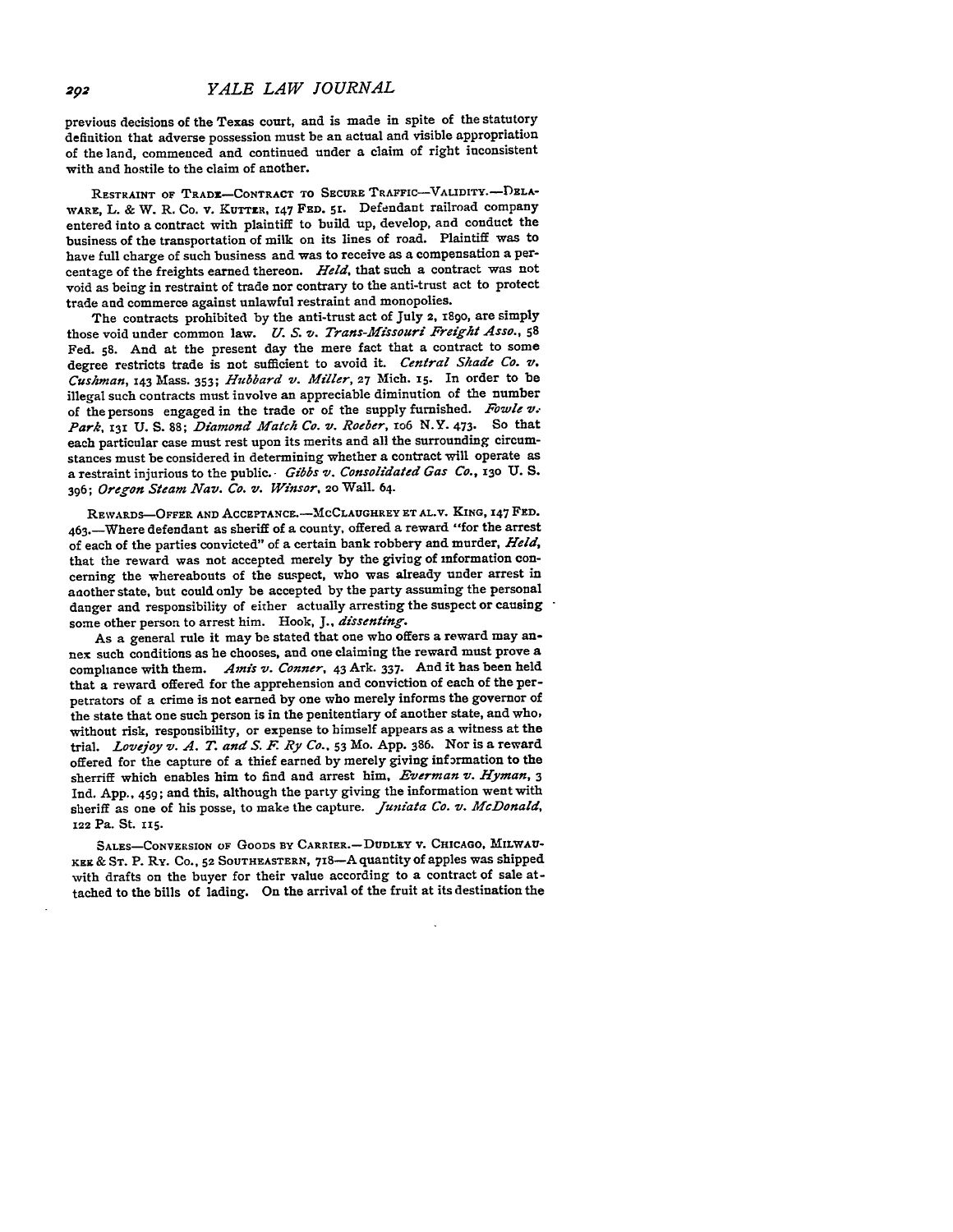railroad company permitted the buyer to inspect the apples without his producing bills of lading or showing any right or title to the apples. Finding them to be of inferior quality, the buyer refused to take them. *Held,* that the railroad company is not guilty of a conversion of the goods.

SALES-RIGHT TO REGULATE RESALES AND PRICE.-HARTMAN v. JNO. B. **PARK & SoNs Co.** 145 **FED.** 358 **(Ky.)** *Held,* that contracts between the manufacturer and wholesalers to sell at a certain price and only to retail dealers, designated **by** the manufacturer should be sustained. The court disposes of the defense that the contracts were unlawful, as in restraint of trade, **by** a holding that the restraint in order to be unlawful must be unreasonable.

SHIPPING-VALIDITY OF CONDITIONS IN TICKET-LIMITATIONS OF LIABILITY-THE MINNETONKA, 146 FED. 509-Held, conditions printed inconspicuously upon a steamship ticket, providing that the shipowner shall not be liable for any loss of passenger's baggage through theft or any act, neglect or default of the shipowner's servants or others, which were not known to such passenger are invalid, and constitute no defeuse to an action by him to recover jewelry stolen **by** one of the ship's employes.

As a general rule in the United States, a shipowner or other common carrier cannot, **by** stipulation in a contract of carriage, limit its liability for injury to goods of a passenger caused **by** the negligence or theft of its seivants, on the ground of public policy. *The Hugo,* **57** Fed. **403;** *Armstrong v. Exfiress Co.,* **159** Pa. **640.** Yet a rule that carriers will not be responsible for baggage beyond a certain amount unless its value is reported to them and its carriage paid for, is reasonable and obligatory if known to or brought home to the knowledge of the passenger. *Brown v. Eastern R. R., It* Cush. **97,** *Brehme v. Dunsmore;* **25 Md. 328.** The carrier is under the same obligation, ordinarily, for the safety of luggage as **of** freight. *Hannible Ry. Co. v. Swift,* **<sup>12</sup>**Wall. **262.** *Mierrill v. Grunell, 3o* **N.** Y. **594.** However, for such baggage as a passenger keeps in his own possession, a carrier is **not** liable as insurer but only for negligence. *Steamshifi Co. z,. Bryan,* 83 Penn. St. 446; *Whitney v. Pullman Co.,* **143** Mass. **243.**

**TIME-SoLAR OR STANDARD-COURTS-EXPIRATION OF TERM-TEXAS TRAM AND** LUMBER **CO.** v. **HIGHTOWN, 96 S.** W. **1071** *(Txx.)-He/d,* that in limiting the time of the expiration of a term of court limited **by** statute to a certain day, solar time and not standard or railroad time, should be used, though the community has generally adopted standard time.

A civil day is the mean solar day used in ordinary reckoning of time beginning at midnight. *Webster's Int. Dict.* The only standard of time recognized **by** the courts is the meridian of the sun, and an arbitiary standard set up **by** persons in a certain line of business will not be recognized. *2o Am. and Eng. Ency. 2nd Ed.,* 21o. The time to be used in determining he expiration of a policy on a certain date will, in the absence of statute or Custom be determined **by** the common or solar time unless it is shown that a different time was intended. *Jones v. Ins. Co.,* **110 Ia. 75.** The cases on the above point are very few but it seems to be settled as a general rule that solar time is to be used and is so decided as a matter of law in Georgia. In Nebraska it is merely a presumption, while in Kentucky and Iowa, a matter of custom. *Ins. Co. v. Peaslee Gaulbert Co.,* **i** L. R **A.** (N. **S.)** 364.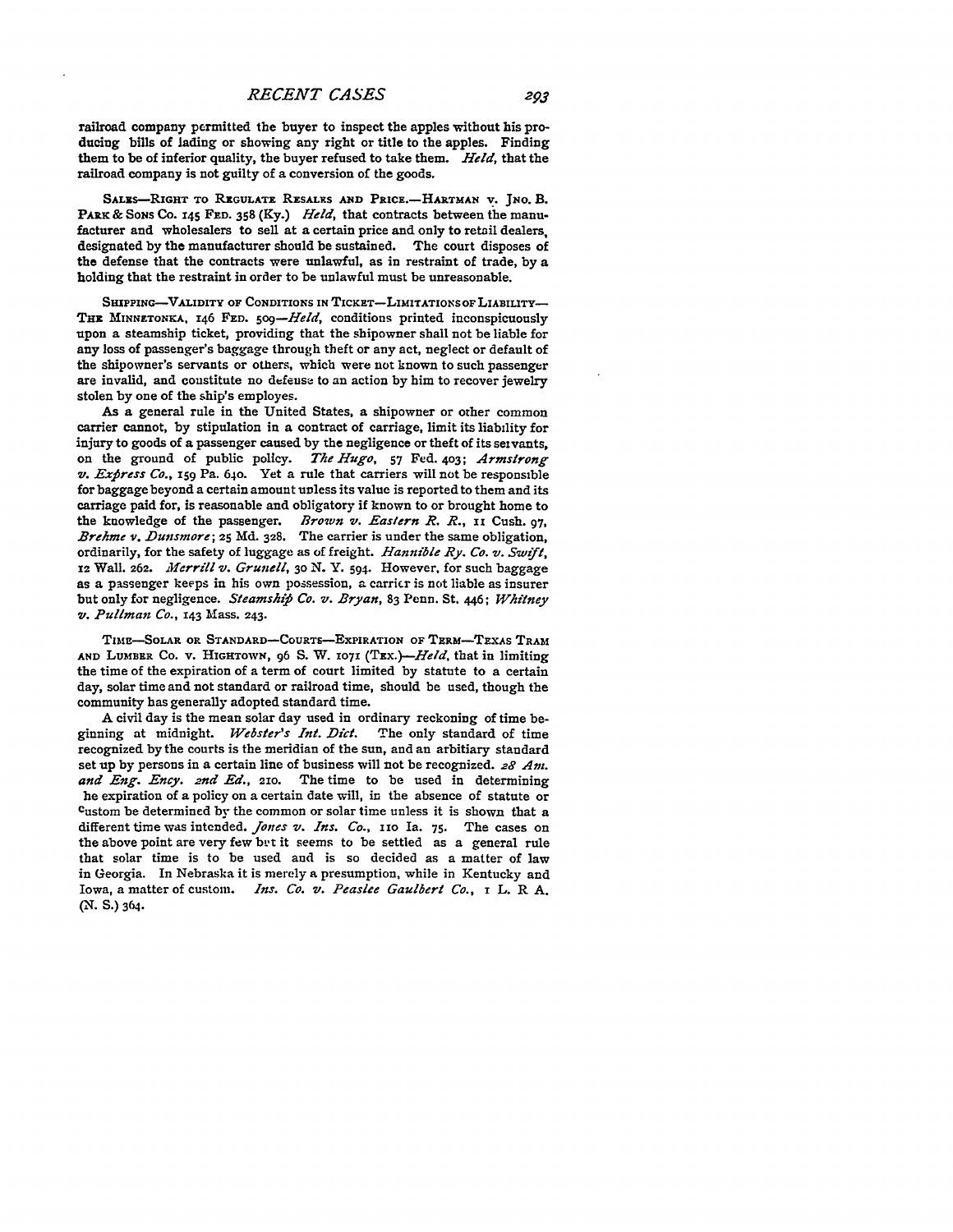TRADE MARKS **AND TRADE NAMES-TITLE OF PUBLICATION. NEW YORK** HERALD V. STAR Co. 146 Fed. 204. - Held, that complainant was entitled to protection in the trademark "Buster Brown," tital of a comic section of a newspaper, as having used it exclusively for such a length of time as to acquire a proprietary right therein.

**A** sign, symbol, word or device which indicates origin or ownership of articles manufactured or sold, or an arbitrary symbol to distinguish avendible commodity is alegal trademark. *Burton v. Stratton,* **12** Fed. **<sup>696</sup>** *Gowans v. Aklbrn Bros.*, 4 Kulp. (Pa.) 31. This is true independent of any statute. *L. H. Harris Stove Co. v. Stucky,* 46 Fed. **624,** *La Croix v. May <sup>15</sup>* Fed. 236. The title in the main case is not merely descriptive words, Spreker *v. Lash,* **102** Cal. **38;** *C. F Simmons Medicine Co. v. Mansfleld Drug Co.,* **<sup>93</sup>**Tenn. 84; and the right to its exclusive use does not rest upon any property right therein, but upon priority of use and application as in the manner used **by** complainant, *Walton v. Crowley,* Fed. cases No. **17,133.** Still such use may give rise to property rights which the law protects, *Clark v. Clark, 25* Barb. **(N. Y.) 76. A** trademark is not essentially exclusive, *Clark Thread Co. v. Armitage,* **67** Fed. **9o4,** only the particular application is protected, *Amoskeag Mfg. Co. v. Trainer,* ioi **U. S. 57;** and only at **the** residence **of.** the user, *Sarton v. Schoder*, **101 N. W.** (Iowa) 516. Registration may be rerequired for full protection. *Whittier v. Dietz,* **66** Cal. **78.**

**TRADE-MARKS AND TRADE-NAMES-UNFAIR TRADE-REPAIRS FOR UNPAT-ENTED MACIIINE.-ENTERPRISE MFG. CO. v. BENDER, ETAL.. 148 FED. 313 (0.)-** Complainant manufactured and sold an unpatented meat chopper called the **',** Enterprise," which name was registered'as a trade-mark, and also parts for replacing those that had become worn, which were marked with complainant's name. Defendants also made such replacing parts, selling them in packages marked to show for what machine they were made and **by** whom, but the parts themselves were not identified **by** any mark. *Held,* that defendants, while having the right to make and sell the parts, were not entitled to do so without clearly marking the same to prevent their being mistaken **by** retail purchasers for those made **by** complainant for its own machines.

In the absence of a patent the freedom of manufacture cannot be cut down under the name of preventing unfair competition. *Singer Mfg. Co. v. June Mfg. Co.,* **163 U. S.** x6g. But in making such article the public must **not be** led to believe it the product of another, *Schener v. Muller,* 74 Fed. **225.** It **is enough that such similitude exists** as would lead an ordinary purchaser to suppose that he was buying the genuine article and not the imitation; and it is not necessary that the resemblance should be such as would mislead an expert. *Shaw Stocking Co. v. Mack,* **12** Fed. **707.** The primsry object and purpose of such mark, name or symbol is to distinguish each of the articles to which it is affixed from like articles produced **by** others, seems to be the clear consensus of all the cases which are authoritative, *Canal Co. V. Clark,* **i3** Wall. **311;** *Mill Co. v. Alcorn.* **150 U. S. 460.**

WATERS AND WATER COURSES-NAVIGABLE RIVERS-RIPERIAN RIGHTS.-**KINKEAD v. FURGESON, IO9 N.** W. **(NEB.)** *<sup>7</sup> <sup>4</sup> <sup>4</sup> .- Held,* that where the Missouri river suddenly changes its **course and** abandons **its** former bed, **the** rcspective riparian owners are entitled to the possession and ownership of the soil formerly under its waters as far as the thread of the stream.